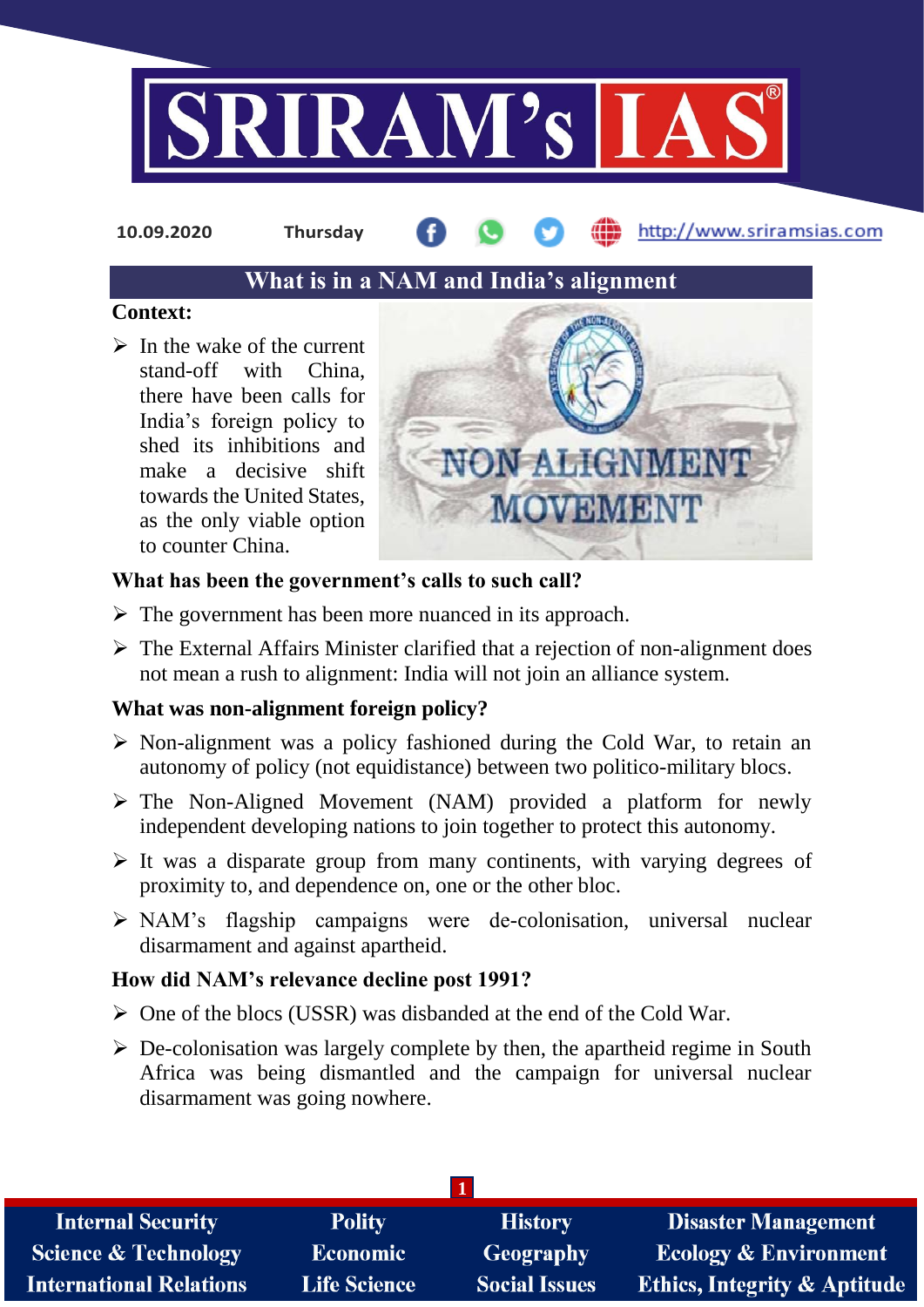

- http://www.sriramsias.com **10.09.2020 Thursday**
- **Freed from the shackles of the Cold War**, the NAM countries were able to diversify their network of relationships across the erstwhile east-west divide. Non-alignment lost its relevance, and NAM its original raison d'être.

## **Has India completely abandoned Non-Alignment Policy?**

- $\triangleright$  For a few years now, non-alignment has not been projected by our policymakers as a tenet of India's foreign policy.
- $\triangleright$  However, India has not yet found a universally accepted successor as a signature tune for our foreign policy.
- $\triangleright$  Successive formulations have been coined and rejected.
- **Strategic autonomy** was one, which soon acquired a connotation similar to non-alignment, with an anti-U.S. tint.
- **Multi-alignment** has not found universal favour, since it may convey the impression of opportunism, whereas we seek strategic convergences.
- **Seeking issue-based partnerships** or coalitions is a description that has not stuck.

#### **Has the rise of China revived the concept of alliance?**

- $\triangleright$  The fact is that 'alliance' is as much a Cold War concept as non-alignment.
- $\triangleright$  During the Cold War, the glue that held countries of an alliance together was composed (in varying proportions) of ideological convergence and an existential military threat.
- $\triangleright$  With the disintegration of USSR and the Warsaw Pact, this glue dissolved and the international options of alliance partners widened, just like those of NAM countries.
- $\triangleright$  As a result, in today's times the strategic interests of Nations are no longer fully congruent. This is evident in the recent rifts between US & Europe (NATO).
- $\triangleright$  Alliances in the Asia-Pacific face a bigger definitional dilemma. The threat to the alliance partners today is from an assertive China, which they are reluctant to define as a strategic adversary, because of their economic engagement with it and the huge military asymmetry.

| <b>Internal Security</b>        | <b>Polity</b>       | <b>History</b>       | <b>Disaster Management</b>       |  |  |  |
|---------------------------------|---------------------|----------------------|----------------------------------|--|--|--|
| <b>Science &amp; Technology</b> | Economic            | Geography            | <b>Ecology &amp; Environment</b> |  |  |  |
| <b>International Relations</b>  | <b>Life Science</b> | <b>Social Issues</b> | Ethics, Integrity & Aptitude     |  |  |  |
|                                 |                     |                      |                                  |  |  |  |